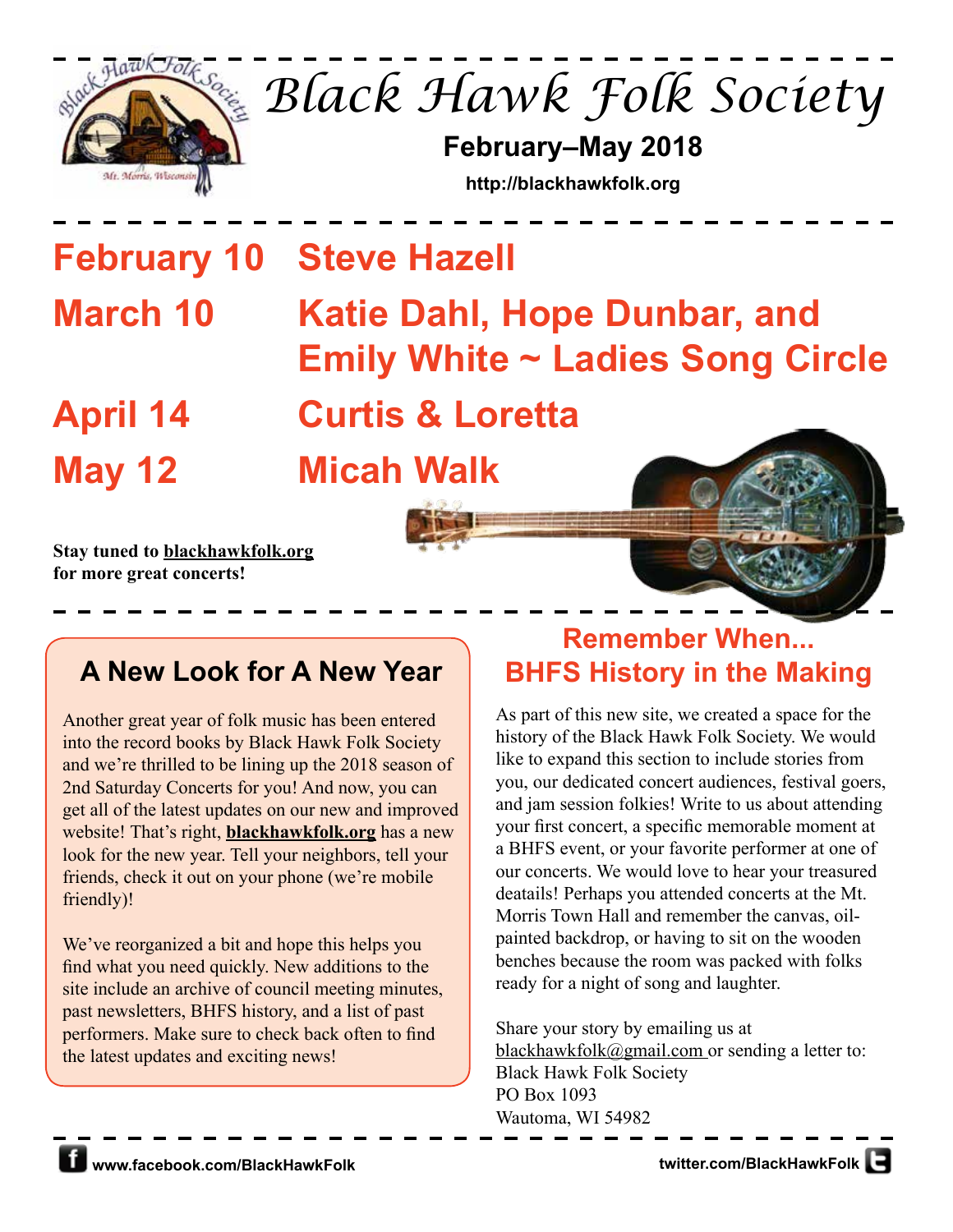



**FEBRUARY 2018**

**FEB. 10 (Saturday, 7:00 PM)** In February, we will welcome the return of perennial favorite **Steve Hazell**. Offering a mix of original songs and timehonored folk songs, Steve creates a relaxed and inviting atmosphere, with unique and amusing views on modern life. Steve's finger picking reflects his 27 years of experience as a performer. Steve's goal is to send everyone off at the end of this concert with a tune to carry home and a twinkle in their eye.

There will be a potluck before the concert at 6:00 PM.



**APRIL 2018 APR. 14 (Saturday, 7:00 PM) Curtis & Loretta's**  music comes straight from the heart. The husband and wife duo's extraordinary harmonies and proficiency on a parade of stringed instruments create an alluring frame for their poignant original songs, and traditional pieces from America and the British Isles. Be prepared to laugh and be entertained! www.curtisandloretta.com There will be a potluck before the concert at 6:00 PM.



#### **MARCH 2018**

**MAR. 10 (Saturday, 7:00 PM): Katie Dahl** (Door County, WI), **Hope Dunbar** (Utica, NE), and **Emily White** (Chicago, IL) are all Midwestern songwriters with loyal fan bases and multiple accolades to their collective credit. Though they normally perform individually, at Black Hawk they will share their songs in an intimate "in-the-round" format, commenting on and adding texture to one another's work. Dahl, Dunbar, and White are all firmly rooted in the folk tradition, with songs that roam freely to explore country, bluegrass, and rock traditions. There will be a potluck before the concert at 6:00 PM.

**MAY 2018 MAY 12 (Saturday, 7:00 PM): Micah Walk** is a singer/ songwriter from Central IL. Born and raised in a town of 2,000 people, he called Chicago home for a few years before relocating back



down south to Springfield. Micah is one third of the incredible alt-folk/Americana trio The Deep Hollow. As a soloist, his self penned songs tell stories and portray life experiences as only a gifted wordsmith can. Micah's rich vocals and masterful guitar playing promise a unique evening concert to remember. There will be a potluck before the concert at 6:00 PM.

**Concerts are held at Mountain View Community Center N3137 21st Lane just off Highway 152, south of Mt. Morris.** Check our website for further updates and other information: **http://blackhawkfolk.org**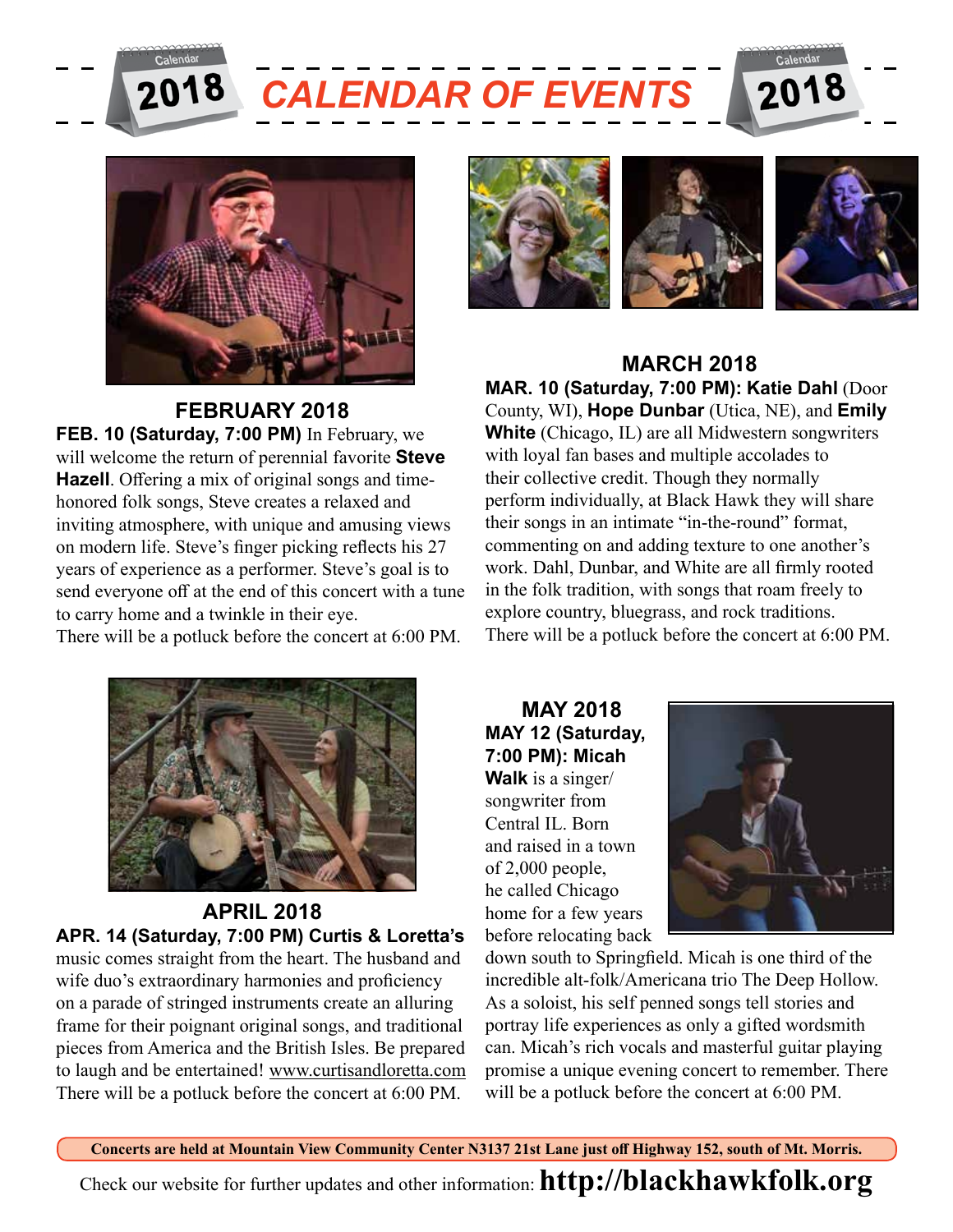## **Help Support Live Music in Waushara County!**

If you enjoy the monthly concerts and annual festival and want them to continue, please consider a taxdeductible donation to Black Hawk Folk Society. All funds go directly to operation costs. Please print clearly. [

#### **Become a Friend of Black Hawk Folk Society:**

- **Banjo** level  $(\$25)$
- **Mandolin** level (\$50)
- **Fiddle** level (\$100)
- Guitar level (\$250 or more) Season Co-sponsor (website/newsletter listing)
- **Newsletter** donation (\$5)
- $\Box$  Sound Fund donation (2017-2018)

Bring this completed form, along with your contribution to any of our events,

or mail to: **Black Hawk Folk Society PO Box 1093 Wautoma, WI 54982**

Black Hawk Folk Society is a nonprofit 501(c)3 organization, and all contributions are tax deductible as allowed by law.

## **Thanks to Our 2017-2018 Season Co-sponsors**

Janet Scalpone The Dick Hansen Family Paul and Betty Hagan Conners/Barrett & Company LLC Bob Hanson and Karen Ingvoldstad Kiwanis Club of Wautoma Mt. Morris Mill Coffee Shop The Frey Family Foundation Wautoma Public Library

#### **TOTAL ENCLOSED \$\_\_\_\_\_\_\_\_\_\_**

(Please make checks payable to **Black Hawk Folk Society**.)

Name  $\Box$ 

Address \_\_\_\_\_\_\_\_\_\_\_\_\_\_\_\_\_\_\_\_\_\_\_\_\_\_\_\_\_\_\_\_\_\_\_\_\_\_

 $City/State/Zip$ 

Email

 $\Box$  Please send my newsletter via email only.

*Thank you for your contribution!*

#### **About Our Concerts**

#### **Evening Concerts** ~ August through May

- 2nd Saturday of the month at 7:00 PM
- Potluck dinner at 6:00 PM
- Admission: \$8 for adults, FREE for ages 12 & under
- Mountain View Community Center (N3137 21st Lane, just off Highway 152, south of Mt. Morris)

#### **Acoustic Jam Sessions** ~ weekly

- Pickin' at the Post Thursdays from 1:00-3:00 PM
- Trading Post Bar and Grill, Hwy 152, Mt. Morris

## **About Black Hawk Folk Society**

Black Hawk Folk Society is a nonprofit  $501(c)(3)$  organization, and all contributions are tax deductible as allowed by law. For information, please contact the appropriate council member:

| <b>Bookings/Fundraising</b> Tom Barrett, Chair, tomstraydog@aim.com                                      |
|----------------------------------------------------------------------------------------------------------|
| <b>Vendor Wrangler/Historian</b> Judy Van Schoyck-Fritschler, (608) 586-4317, <u>locustview@mags.net</u> |
|                                                                                                          |
|                                                                                                          |
| Newsletter/Website Amy Kowalski, blackhawkfolk@gmail.com                                                 |
| Technical Engineer Travis Talbott, (715) 570-5984, trtalbott@yahoo.com                                   |
| <b>Council Member at Large</b> Guy Kaplan, Vice-chair, (715) 228-3662, gk500@uniontel.net                |
| <b>Council Member Emeritus</b> Dave Gunderson, (920) 787-7862, davegunderson@cornerofgs.com              |
| <b>Council Member Emeritus</b> Betty Trowbridge, trowbridgeb@yahoo.com                                   |
| Founding Member/Facilities Pat Connolly, (920) 295-2642, connolly7016@icloud.com                         |

\*Paul is looking to pass the reins of Treasurer on to a dedicated BHFS volunteer. Please contact us if you are interested.